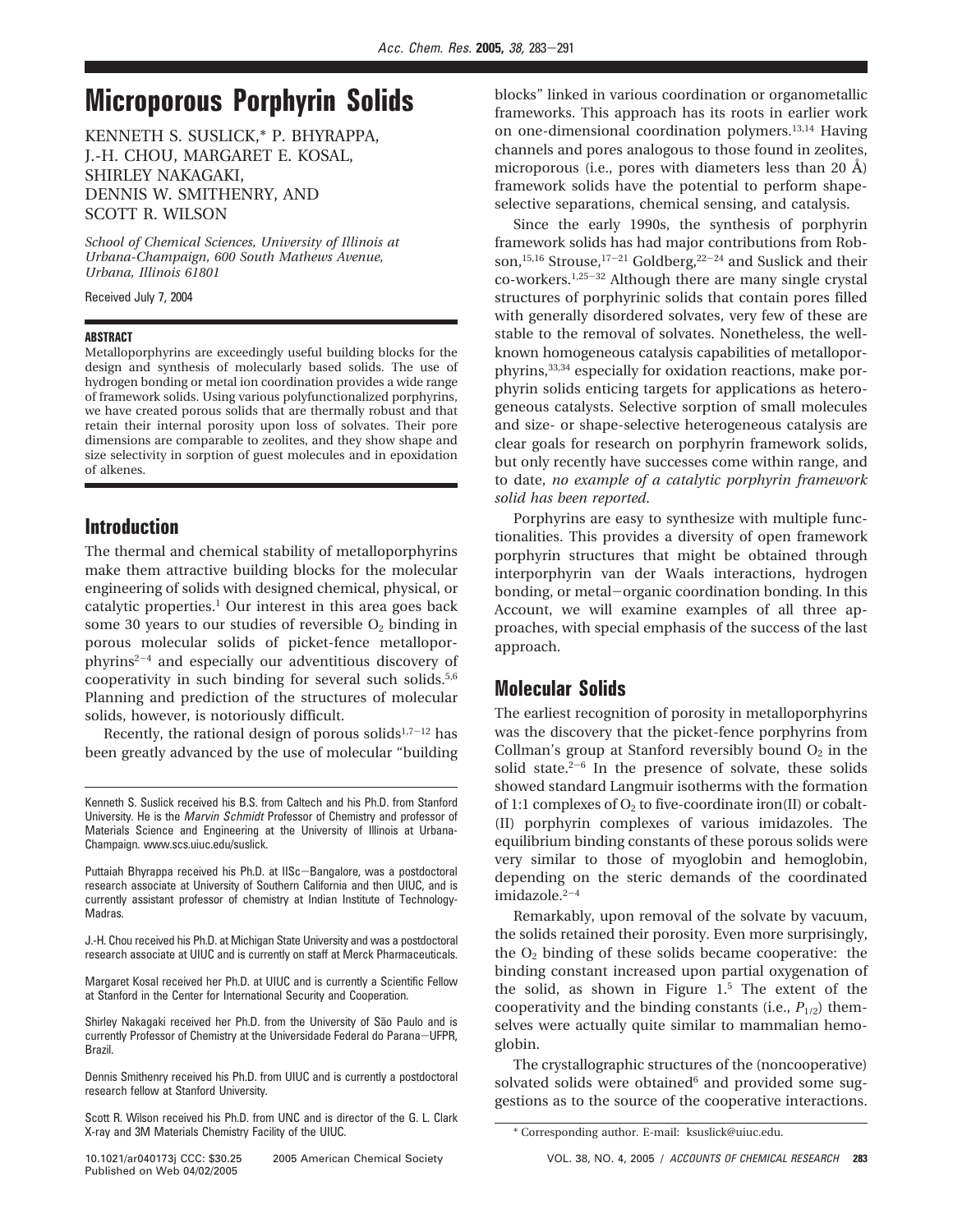

**FIGURE 1.** Hill plot of the uptake of  $0<sub>2</sub>$  by porous solids of picketfence porphyrins:<sup>5</sup> (a) solid Fe(TpivPP)(1-Melm); (b) Fe(TpivPP)  $(2-Melm)$ ; (c) Fe(TpivPP)(1,2-Me<sub>2</sub>Im); (d) Fe(T-pivPP)(2-MeIm) $\cdot$  $C_2H_5OH$ . Plots b and c show cooperative  $O_2$  binding in the solidstate comparable in magnitude to that of hemoglobin. TpivPP  $=$ 5,10,15,20-tetra $(\alpha,\alpha,\alpha,\alpha-\sigma$ -pivalamidophenyl)porphyrinate(-2), aka, picket-fence porphyrin.  $Im = imidazole$ .

Upon oxygenation, the axial imidazole is drawn roughly 0.5 Å toward the porphyrin plane, which in turn shortens the axes of the unit cell (Figure 2). Presumably in the nonsolvated solids, sufficient interaction exists between the metalloporphyrins to effect a cooperative phase transition in the solid state upon oxygenation. As molecules in the solid oxygenate, the change in molecular dimensions induces strain in the crystallite. Eventually this strain must be sufficient to induce a conformational change in the solid that enhances the dioxygen affinity of the remaining deoxy sites.<sup>6</sup>

To have true porosity, a solid must survive the removal of its solvates (or guests or inclusions or coordinating ligands). This is simply not the case for most molecular solids of porphyrins (including the misleadingly named "porphyrin sponges"17-19). Solids of the picket-fence porphyrins, however, remain one of the few exceptions. The interaction of small ligand binding with the solid-state structure is complex but gives rise to the still fascinating observation of cooperative ligation.

## **Hydrogen-Bonded Network Solids**

The primary disadvantage of simple molecular solids, even of porphyrins, is that control of crystal structure is haphazard at best. The van der Waals interactions that hold picket-fence porphyrins or other "porphyrin sponge" solids<sup>17-19</sup> together are weak. The stability of such structures, particularly after removal of solvates, is highly problematic.

In an effort to synthesize more robust frameworks, we explored multiple hydrogen-bond interactions as the basis

for linking porphyrin molecules. Hydrogen bonds offer the additional advantages of directionality and selectivity. In particular, we examined a series of solids based on symmetrically substituted octahydroxyporphyrins.<sup>25,26</sup> The octahydroxyporphyrins were chosen for two reasons. First, we expected to gain more rational control the structure of porphyrinic solids through the three-dimensional disposition of hydroxyl groups on both faces of the porphyrin (relative, say to the flat tetra(4-hydroxy phenyl)porphyrin20). Second, we hoped to enhance the solids' stability by creating eight hydrogen bonds per porphyrin.

These supramolecular network solids were stabilized by hydrogen bonding between either *ortho-* or *meta*dihydroxyphenylporphyrins (Figure 3) and their Zn(II) and Mn(III) derivatives. The position of the peripheral hydroxyl groups, the choice of metalated or free base porphyrin, and the nature of the solvate dramatically influence structural features and give rise to a diversity of fascinating structures. These materials also feature significant void volumes (but only *theoretical* voids, as it turns out), as high as 67% calculated solvate and channel volume from the X-ray crystal structures.

The obvious structure for such hydrogen-bonding molecules is a simple columnar stack, and in fact, a onedimensional hydrogen-bonding structure was found for  $H<sub>2</sub>(T(3',5'-DHP)P) \cdot 5EtOAC$ . These columns of porphyrins align parallel to one another, forming a porous threedimensional network with channels of 6.5 Å  $\times$  6.5 Å (van der Waals surface to van der Waals surface) between them and 3.4 Å  $\times$  3.4 Å running perpendicular to the columns (Figures 4 and 5).

The interactions between the columns are weak van der Waals interactions. Consequently, the columnar stacks do not tolerate large solvates; however, when benzonitrile is used as the solvent for crystallization, the structure of  $H_2(T(3', 5' - DHP)P) \cdot 7C_6H_5CN$  changes substantially to a two-dimensional array of porphyrins interconnecting via hydrogen bonds generating a three-dimensional corrugated-sheet configuration. The observed variation in solid-state structure reflects the steric requirements necessitated by the larger benzonitrile guest molecules.

When the hydroxyl substituents are simply changed from the *meta-* to the *ortho*-phenyl positions, an essentially two-dimensional layered material results. The peripheral hydroxyl groups of H<sub>2</sub>(T(2',6'-DHP)P)·4EtOAc induce a slight ruffling of the porphyrin macrocyclic rings and show strong directional hydrogen bonding (Figure 6). Channels 3.0 Å  $\times$  3.6 Å wide were formed by the packing of the layers.

Both the Zn(II) and Mn(III) derivatives of these porphyrins produce interesting framework solids. Zn(T(3′, 5'-DHP)P)(THF)<sub>2</sub>'2THF'3CH<sub>2</sub>Cl<sub>2</sub> has a layered motif in which the metalloporphyrins are arranged in a "slipped stack" orientation of flat porphyrin planes held together by hydrogen bonding (Figure 7). The interplanar separation between the hydrogen-bonded neighbors in a given layer is 6.81 Å, and the nearest neighbor in the adjacent layer is offset by a vertical distance of 4.98 Å from the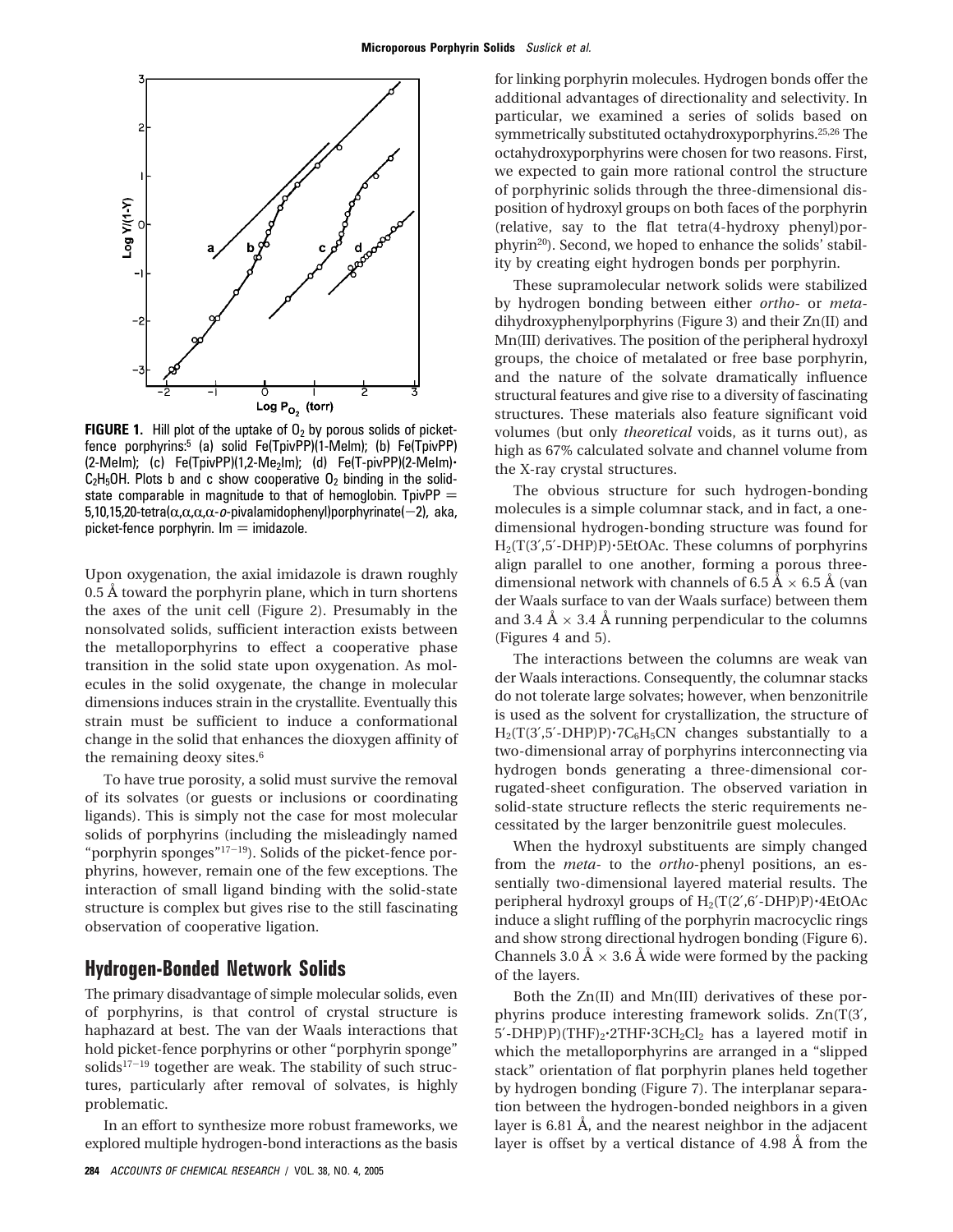

FIGURE 2. Single-crystal X-ray structures<sup>6</sup> of Fe(TpivPP)(2-MeIm)·C<sub>2</sub>H<sub>5</sub>OH, (a) ORTEP of single molecule and (b) stereoview of crystal packing structure, and Fe(TpivPP)(2-Melm)( $0_2$ )-C<sub>2</sub>H<sub>5</sub>OH, (c) ORTEP of single molecule and (d) stereoview of crystal packing structure.



**FIGURE 3.** Hydrogen-bonding porphyrin building blocks for network solids: left,  $H_2(T(2', 6' - DHP)P)$  (5,10,15,20-tetrakis(2',6'-dihydroxyphenyl)porphyrin); right,  $H_2(T(3',5'-DHP)P)$  (5,10,15,20-tetrakis-(3′,5′-dihydroxyphenyl)porphyrin).

porphyrin plane. The *ortho*-substituted complex, Zn-  $[T(2'6'-DHP)P]$  (EtOAc)<sub>2</sub>.2 EtOAc, has a very similar structure.

In the structure of  $Mn(T(3',5'-DHP)P)(Cl)\cdot 2EtOAc$ , a new type of layered structure is found, in which it is the chloride anions that hold the planes together. Each chloride anion bridges four hydroxyl groups from four separate porphyrins in a square planar arrangement with an average  $Cl...O$  distance of 3.01 Å creating a twodimensional array (Figure 8). Hydrogen bonding between layers generates a three-dimensional network with 4.6 Å  $\times$  3.4 Å wide channels.

While hydrogen bonding is certainly a stronger interaction than the van der Waals interactions that hold molecular solids together, it still provides only modest stabilization of the solids in the absence of their solvates. Even with our octahydroxy porphyrins, the stabilities of the solids are limited. The crystal structures that we find for the hydrogen-bonded networks are certainly beautiful, and they are open frameworks without the interpenetration so common in pseudo-porous frameworks. Yet even with eight hydrogen bonds per porphyrin, the hydrogenbonded structures are not robust. Upon removal of solvates by vacuum, the solids no longer diffract X-rays, and the structure collapses leaving no real porosity.

## **Robust Microporous Solids**

To make robust porous solids (i.e., frameworks that remain intact after removal of solvates), one must make linkages between the molecular building blocks that are truly substantial (e.g., greater than the ∼32 kcal that eight hydrogen bonds might be worth). While covalent organic bonds might be contemplated, the inherent difficulty in permitting equilibration of such bonds between units during crystallization leads to amorphous and ill-defined polymers. The weaker bonds of coordination metal complexes and organometallic compounds fill the ideal middle ground for the synthesis of robust solids.

Crystallography by itself, of course, is not sufficient to evaluate the porosity of such solids. Functional porosity must be evaluated by techniques that actually measure sorption: for example, thermal gravimetric analysis (TGA) or gas adsorption studies (sometimes referred to as BET). Furthermore, such studies must be done over a series of sorption-desorption to show that the framework retains microporosity upon evacuation. In an ideal case, crystallinity may also be retained at the micrometer scale, in which case powder or single crystal X-ray diffraction (XRD) can establish quantitatively the nature of the structural changes. Robust microporosity, however, does not require long range order sufficient for good XRD.

We approached the synthesis of robust porphyrin solids with the rationale that if we wanted zeolite-like materials, then we should try to make them in a zeolite-like manner. To this end, we explored moderately high-temperature solvothermal routes involving polyfunctionalized porphyrin building blocks.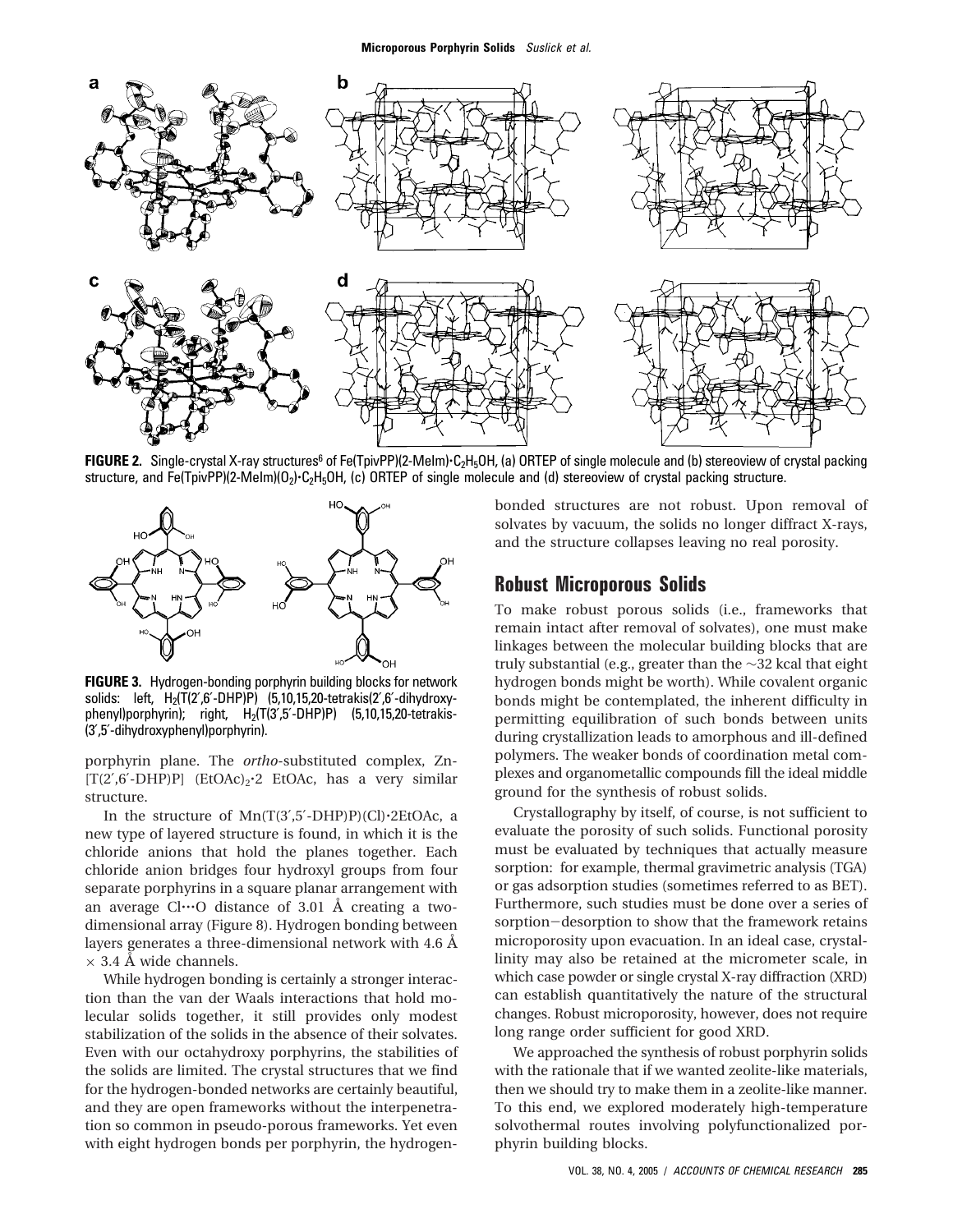

**FIGURE 4.** Molecular packing diagram of H<sub>2</sub>T(3',5'-DHP)P-6EtOAc showing one-dimensional columnar structure.<sup>25</sup> Hydrogen bonding interactions between the hydroxyl groups are shown with dotted lines.

Our first success came with the synthesis of a noninterpenetrating framework solid, dubbed PIZA-1 (porphyrinic Illinois zeolite analogue-1), made up of ruffled cobalt(III) tetra(*p*-carboxyphenyl)porphyrins (TpCPP) coordinated in three dimensions to linear trinuclear cobalt- (II) clusters.<sup>29</sup> PIZA-1 was prepared solvothermally by heating a mixture of free-base porphyrin acid and cobaltous chloride in a sealed tube with pyridine/KOH (0.1 M, aq) at 150  $\degree$ C for 2 days. Oxidation states in these systems were confirmed both by charge balance and by close examination of the metal-ligand bond lengths.

The crystal structure indicates that there are 7 Å  $\times$ 14 Å channels down the crystallographic *a* axis and 7 Å × 9 Å channels down both the *b* and *c* axes, creating a open framework with an impressive void volume of 74%. The molecular diagrams in Figure 9 illustrate these channels, which contain disordered pyridine and water molecules in the as-synthesized state.

The PIZA-1 porosity is thermally robust as evidenced by XRD, TGA, and nitrogen adsorption studies. Thermal gravimetric analysis indicated a significant (60%) weight



**FIGURE 5.** Molecular packing diagrams of H<sub>2</sub>T(3',5'-DHP)P-5EtOAc (van der Waals spheres shown at 0.7 of atomic radii):<sup>25</sup> (a) showing channels of 6.5  $\AA$  by 6.5  $\AA$ , between the columns; (b) showing channels of 3.4 Å by 3.4 Å running perpendicular to the columns. Solvent molecules are not shown for clarity.



**FIGURE 6.** Molecular packing diagram of H<sub>2</sub>T(2',6'-DHP)P-4EtOAc showing a two-dimensional layered structure.25,26 Hydrogen bonding interactions between the hydroxyl groups are shown with dotted lines. Solvent molecules are not shown for clarity.

loss upon first time heating attributable to loosely held solvate molecules and coordinated pyridine and water molecules; as discussed below, multiple cycles (>10) of sorption/thermal desorption of various solvates indicates excellent reversibility. Further proof of the stability of the evacuated material was obtained via a series of nitrogen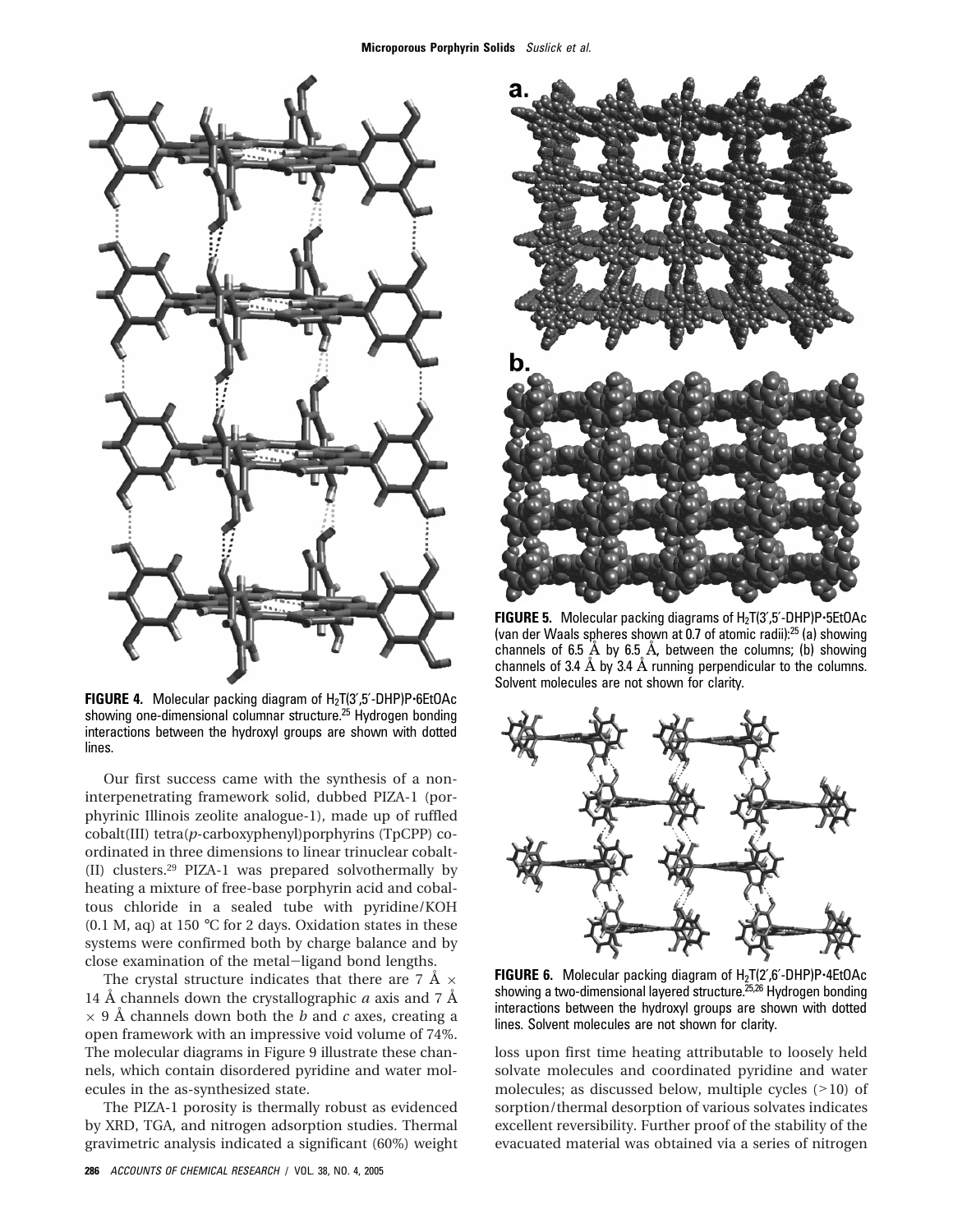

**FIGURE 7.** Two-dimensional layer from the crystal structure<sup>25,26</sup> of Zn[T(3',5'-DHP)P](THF)<sub>2</sub>.2THF.3CH<sub>2</sub>Cl<sub>2</sub>. Noncoordinated solvates are not shown for clarity.



FIGURE 8. Molecular packing diagrams<sup>25</sup> of Mn[T(3',5'-DHP)P]- $(THF)<sub>2</sub>$  Cl 2THF $\cdot$ 5C<sub>6</sub>H<sub>5</sub>CH<sub>3</sub> showing two-dimensional sheets of porphyrins (001 plane) linked by unusual square-planar  $Cl^-$  anions hydrogen bonding to four metalloporphyrins. Spheres indicate bridging chloride ions. Solvate molecules and coordinated THF ligands are not shown for clarity.

adsorption studies on microcrystalline material. PIZA-1 is thermally stable in a vacuum to  $>250$  °C for days, and decomposition begins during TGA at ∼375 °C.

Molecular modeling of the evacuated network of PIZA-1 revealed an exceptionally large van der Waals void volume of 73.9% (7559  $\AA$ <sup>3</sup> per unit cell). The calculated accessible free volume is 47.9% (4905  $\AA$ <sup>3</sup> per unit cell) for a 1.40  $\AA$ probe radius (i.e., water). Comparative calculations done using the same methods for zeolite 4A resulted in much smaller accessible volumes for all physically meaningful probe radii (e.g., 27.2% for a 1.40 Å probe radius).

Consistent with the molecular modeling, PIZA-1 possesses extraordinary properties as a desiccant for selective drying of common organic solvents (e.g., benzene, toluene, and tetrahydrofuran), as shown in Figure 10. In a comparison to 4 Å molecular sieves (zeolite 4A), PIZA-1 demonstrated *both* greater capacity and higher affinity



**FIGURE 9.** Molecular diagram (a) of PIZA-1 network viewed along a-axis showing connectivity leading to formation of 30.8 Å  $\times$ 30.8 Å  $\times$  10.0 Å internal voids (van der Waals surface to van der Waals surface) at the intersection of tri-directional channels.<sup>29</sup> X-ray structure from single crystals of  $[Co(TpCPP)Co_{1.5}(C_5H_5N)_3(H_2O)]$ 11C<sub>5</sub>H<sub>5</sub>N at 198 K. In panel b, linear trinuclear Co(II)-carboxylate clusters,  $[Co<sup>H</sup>3(C<sub>5</sub>H<sub>5</sub>N)<sub>2</sub>(H<sub>2</sub>O)<sub>2</sub> (O<sub>2</sub>C-Porph)<sub>8</sub>]$ , link the eight metalloporphyrin building blocks.  $Co(2)-Co(3)-Co(2A)$  angle =  $180.0(3)^\circ$ . In panel c, a space-filling model reveals four channels (13.8  $\AA \times$ 6.8 Å) per unit cell along the crystallographic  $a$ -axis and oval-shaped channels (9.3  $\dot{A} \times 7.4$  Å) along the *b*- and *c*-axes. Ruffled porphyrin macrocycles are perpendicular to the plane of the paper. Spheres represent 70% van der Waals radii.

with faster response for the selective sorption of water. PIZA-1 acted as a better desiccant in 1 h than 4 Å molecular sieves did in 1 day.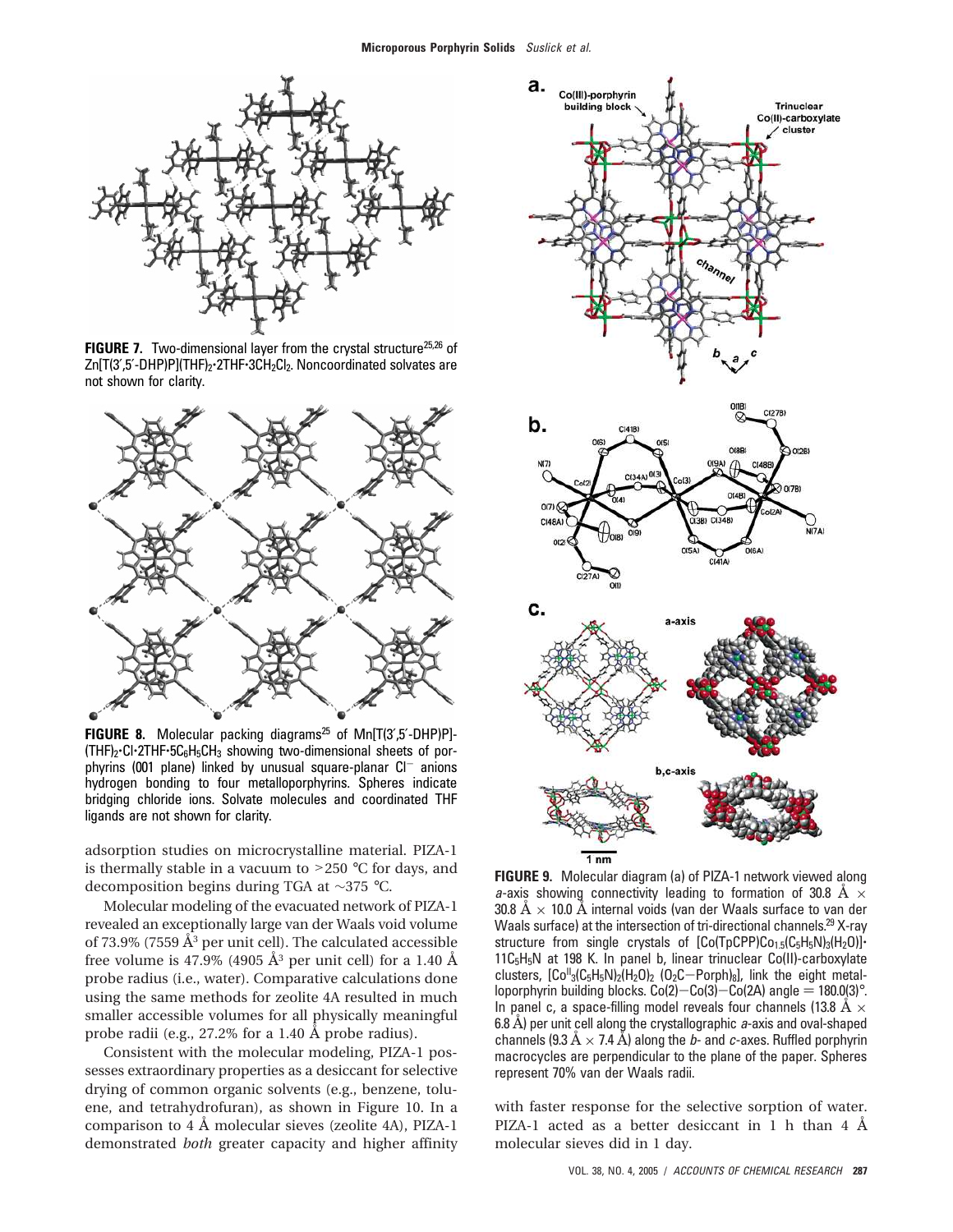

**FIGURE 10.** Selective adsorption of water from benzene, toluene, and tetrahydrofuran (THF) solutions, determined via Karl-Fischer coulometric titration.<sup>29</sup> Organic solvents were saturated with water under  $N_2$ . Fifty milligrams of PIZA-1 or 4  $\AA$  molecular sieves (zeolite 4A), pretreated and ground, were stirred in a flask under  $N_2$ . Based on thermal desorption studies, 1.05 g of  $H<sub>2</sub>O$  is absorbed per gram of PIZA-1 at equilibrium, but only 0.22 g of  $H<sub>2</sub>O$  per gram of zeolite 4 Å is absorbed.

PIZA-1 shows some remarkable selectivities in its sorption abilities. There is a clear analogy to be drawn here between the use of hindered metalloporphyrins in solution (e.g., bis-pocket porphyrins and dendrimer porphyrins $35-39$ ) and the use of the solid state packing to provide similar steric control. Selectivity with regard to hydrophilicity of guest species, guest size, and guest shape was probed by monitoring gravimetrically the thermal desorption of a variety of guests (Figure 11a) from the fully desolvated network. PIZA-1 shows a very strong selectivity for hydrophilic guests and absorbs water, amines, and alcohols preferentially. Hexane and less polar functionalized hexanes are not adsorbed significantly. The low absorption of hexanoic acid initially appears anomalous but likely reflects the strong tendency of carboxylic acids to form large hydrogen-bonded dimers.

Sorption of amines provided a platform to explore the shape and size selectivity of PIZA-1 (Figure 11a,b). For the series of linear alkylamines (C<sub>n</sub>H<sub>2n+1</sub>NH<sub>2</sub>), chain length makes a substantial impact on the extent of sorption. Short-chain alkylamines ( $n = 4, 5$ , or 6) were adsorbed to the greatest extent. As chain length increases ( $n = 7, 8$ , 10) a progressive decrease in sorption was observed. Size selectivity was examined via sorption studies on a series of progressively larger aromatic amines: pyridine > aniline > 3,5-dimethylaniline > 4-*tert*-butylpyridine > 2,4,6-collidine.

Shape selectivity was probed using the picoline series (methyl pyridines,  $C_5H_4(CH_3)N$ ). Steric hindrance paralleled the observed sorption: the least sterically hindered, 4-picoline, was absorbed more than 3-picoline, which was absorbed more than the most sterically hindered, 2-picoline. Shape selectivity was also examined by observing the sorption of the isomers of butyl-substituted amines: the least hindered *n*-butylamine was absorbed much more than di-*n*-butylamine, which was absorbed much more



**FIGURE 11.** Size, shape, and functional-group selectivity (a) as probed by thermal desorption of guest molecules using TGA.<sup>29</sup> Prior to guest exposure, solids were degassed 24 h at 275 °C in vacuo. Panel b shows size and shape selectivity within the butylamine series at near-saturation exposure levels (right side). As the hydrophilic amine group is more sterically congested, sorption is observed to decline. Comparison of sorption of unsubstituted (1-heptyl) and substituted alkylamine isomers further demonstrates the shapeselective sorption behavior of PIZA-1 (left side).

than the increasingly sterically hindered di-*iso-*, di-*sec-* and di-*tert*-butylamines (Figure 11b). As the bulky organic substituents encroach upon the hydrophilic group, guest sorption declines.

Two other closely related porphyrin frameworks have also been characterized.<sup>31</sup> PIZA-2 contains cobalt(III) tetra- (*p*-carboxyphenyl)porphyrins that coordinate to a bent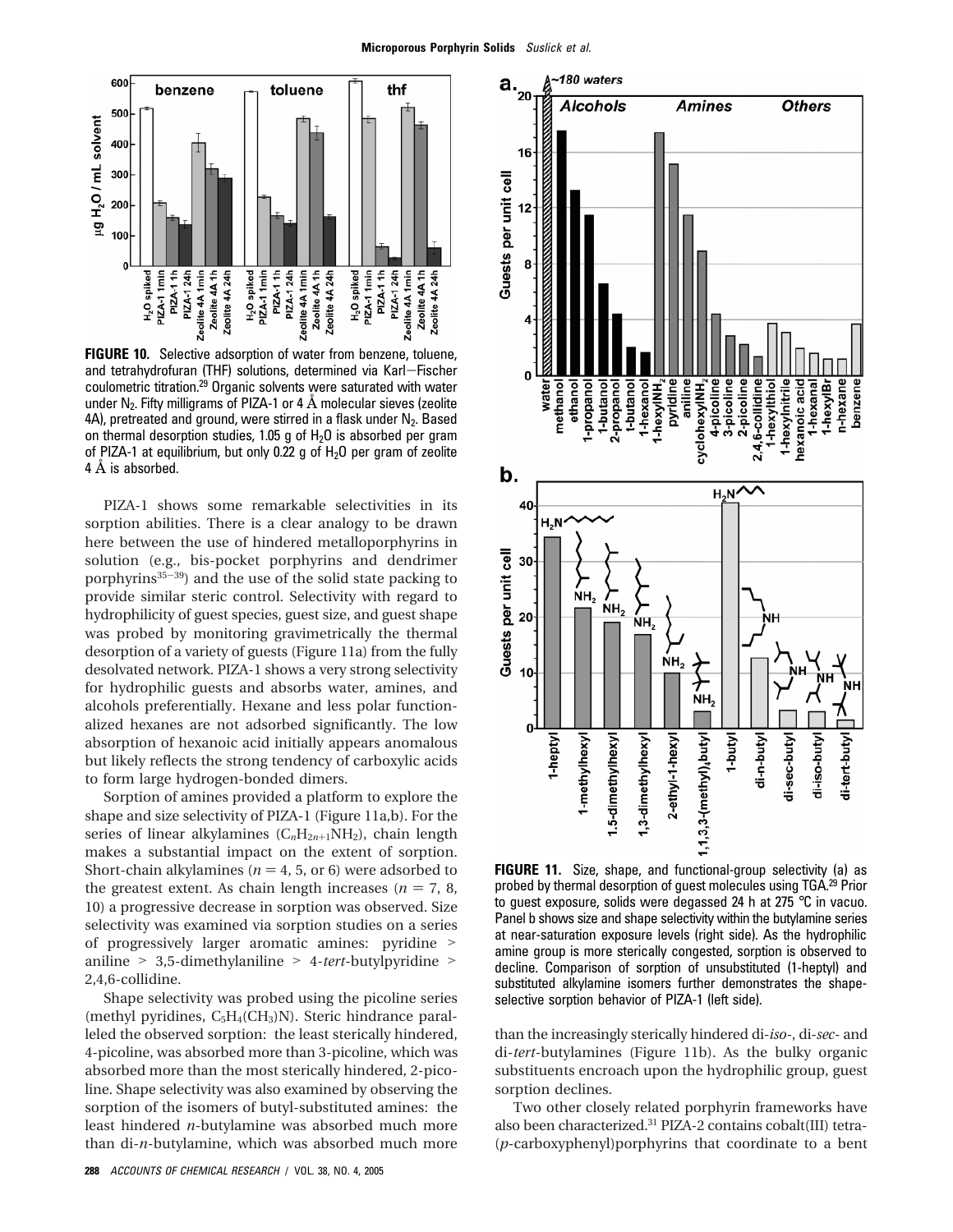

**FIGURE 12.** ORTEP diagram showing the bent trinuclear Mn(II) carboxylate coordination of PIZA-3.<sup>31</sup> Each trinuclear cluster is coordinated by eight separate Mn(III)-porphyrin carboxylate moieties; each Mn(III)-porphyrin carboxylate coordinates four distinct Mn(II) trinuclear clusters.



**FIGURE 13.** The PIZA-3 network,  $(Mn(TpCPP)Mn_{1.5})(C_3H_7N0)$ 5C<sub>3</sub>H<sub>7</sub>NO, viewed along the crystallographic a-axis.<sup>31</sup> Solvate and coordinated N,N′-dimethylformamide molecules have been removed for clarity.

trinuclear cobalt cluster. PIZA-3 is isostructural to PIZA-2 but instead contains manganese(III) tetra(*p*-carboxyphenyl)porphyrins and a bridging bent trinuclear manganese cluster (Figure 12). A molecular diagram of the PIZA-3 framework is shown in Figure 13. There are alternating 5 Å  $\times$  9 Å and 7 Å  $\times$  8 Å pores down the crystallographic *a* axis and  $3 \text{ Å} \times 5 \text{ Å}$  pores down the *c* axis, creating an open framework with 56% void volume. PIZA-3 shows sorption characteristics similar to PIZA-1: a strong preference for small, slender, hydrophilic guests.

Of some interest, PIZA-3 is a capable and robust oxidation catalyst for the hydroxylation of a variety of linear and cyclic alkanes and the epoxidation of cyclic alkenes (Table 1). Yields were similar to other manganese porphyrins in homogeneous systems or immobilized inside inorganic supports as heterogeneous catalysts.33,34 Similar results were also observed using peracetic acid as the oxidizing source. The catalyst is oxidatively robust. After the oxidation reaction, the supernatant was analyzed

| Table 1. Distribution of the Main Reaction Products |
|-----------------------------------------------------|
| in the Oxidation Reactions Catalyzed by PIZA-3      |
| Using Iodosylbenzene as Oxidant                     |

| USING TOUOSYLOCHZENE as OXIUANI |         |                                     |                     |                |                     |  |  |
|---------------------------------|---------|-------------------------------------|---------------------|----------------|---------------------|--|--|
| substrate                       |         | % yield of products <sup>a</sup>    |                     |                |                     |  |  |
| cyclic alkanes                  | alcohol | $\rm ketone$                        |                     | alcohol/ketone |                     |  |  |
| cyclohexane                     | 43      |                                     | 4.8                 | 8.9            |                     |  |  |
| cycloheptane                    | 47      |                                     | 5.9                 |                | 8.0                 |  |  |
| substrate                       |         | % yield of products <sup>a</sup>    |                     |                |                     |  |  |
| cyclic alkenes                  |         | epoxide<br>allylic products         |                     |                |                     |  |  |
| cyclooctene                     |         | 74                                  | $\boldsymbol{\rho}$ |                |                     |  |  |
| cyclohexene                     |         | 23<br>$\boldsymbol{\rho}$           |                     |                |                     |  |  |
| cyclopentene                    |         | 23<br>$\boldsymbol{\rho}$           |                     |                |                     |  |  |
| limonene                        |         | 20 <sup>b</sup><br>$\boldsymbol{e}$ |                     |                |                     |  |  |
| substrate                       |         | $%$ yield of products <sup>a</sup>  |                     |                |                     |  |  |
| linear alkanes and others       |         | $2-0l$                              | $3-ol$              | $4-01$         | aldehyde            |  |  |
| hexane                          |         | 7.0                                 | 10                  | $\mathcal{C}$  | $\boldsymbol{\rho}$ |  |  |
| heptane                         |         | 8.0                                 | 10                  | 5.0            |                     |  |  |
| 3-methyl-butane                 |         | 27c                                 |                     |                | $\boldsymbol{e}$    |  |  |
| 1-hexanol                       |         |                                     |                     |                | 17 <sup>d</sup>     |  |  |

*<sup>a</sup>* Yield based on iodosylbenzene. Reaction conditions: catalyst:  $oxidant:substrate: imidazole molar ratio = 1:10:1000:1, solvent$ acetonitrile, magnetic stirring for 2h at room temperature. *<sup>b</sup>* Limonene epoxide cis and trans mixture obtained from the oxidation of the ring position 1,2. *<sup>c</sup>* 3-methyl-2-butanol. *<sup>d</sup>* 1-Hexanal was the major product; <5% 1,2-hexane-diol was observed. *<sup>e</sup>* Not detected.

by UV-vis spectroscopy, and no traces of metalloporphyrin or degradation products were observed  $($  < 0.1  $\mu$ M). In addition, after use as oxidation catalyst and isolation by filtration, the used catalyst showed no significant loss of activity with peracetic acid as oxidant source.

The size- and shape-selective oxidation reactivity of PIZA-3 was evaluated, but unfortunately, no shape selectivity is observed in these initial catalytic studies. Because shape-selective sorption has been demonstrated both with PIZA-3 (discussed earlier) and with the related PIZA-1, we suspect that the lack of shape selectivity (Table 1) is due to catalysis occurring on the exterior surface of the crystalline material rather than inside the pores. Indeed, the addition of bases capable of coordinating to surface Mn porphyrin sites but too peripherally bulky to fit into the pores (e.g., 3,5-di-bromo-pyridine or 1-phenyl-imidazole) substantially slows the catalytic oxidation. Thus, the lack of shape-selective oxidation may simply reflect that the pores of PIZA-3 are hydrophilic and unable to sorb nonpolar substrates into the internal pores of the framework. Further work on the synthesis of porphyrin framework solids with more hydrophobic channels is ongoing.

The need for more hydrophobic microporosity has led us to a robust microporous zinc porphyrin framework solid.<sup>32</sup> Building upon Yaghi and co-workers' recent report $40$  of porous Zn<sub>4</sub>O-bridged arene-dicarboxylate framework solids, a Zn4O framework with zinc(II) *trans*-bis- (carboxylate)porphyrin bridges has been synthesized. The structural model of the solid, which we designate PIZA-4, contains an interpenetrated cubic framework of zinc(II) *trans*-carboxylateporphyrins that coordinate the edges of tetrahedral Zn4O clusters as shown in Figure 14.

Even with this interpenetration, the framework solid is largely open with 74% free volume (calculated for a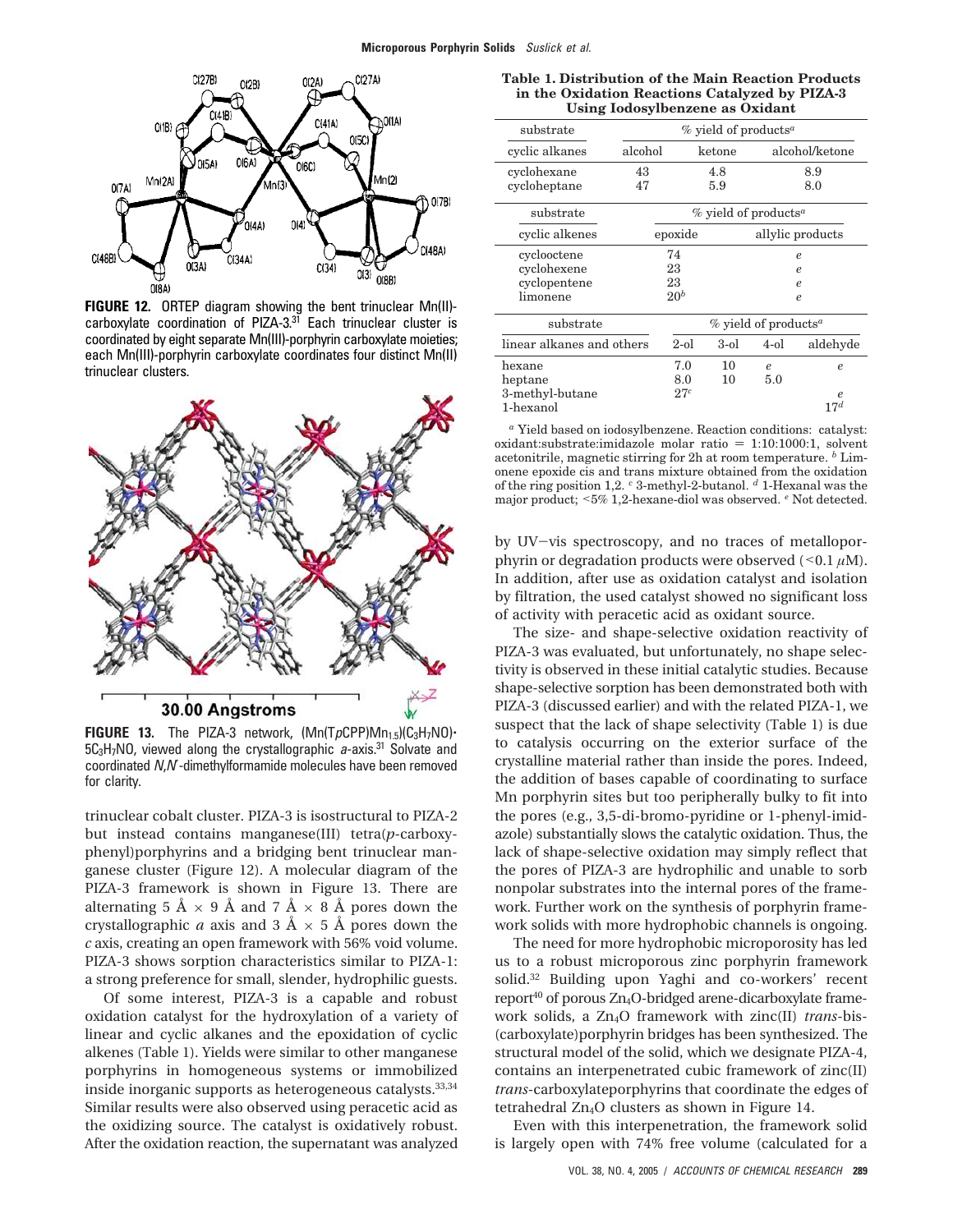

**FIGURE 14.** Crystal structure of interpenetrated PIZA-4 (a) average view down cubic axis.<sup>32</sup> Hydrogens are omitted for clarity. Enlargement shows coordination of six carboxylates from the metalloporphyrins to the Zn4O tetrahedral cluster. The metalloporphyrin groups are 5,15-di(p-carboxyphenyl)-10,20-di(2′,4′,6′-trimethylphenyl)porphyrinatozinc(II). Panel b shows the two interpenetrating frameworks of PIZA-4. One framework is shaded darker.

1.4 Å probe radius) and  $4 \text{ Å} \times 7 \text{ Å}$  pores down each axis. In the solvated crystal, the pores are filled with disordered solvate. This large free volume was confirmed by TGA measurements on the as-synthesized solvated crystal. A measured weight loss of 32% (up to 250 °C) is equivalent to 134 DMF and 102 chlorobenzene molecules occupying each unit cell, which corresponds to 100% of the calculated accessible free volume being occupied.

PIZA-4 is microporous and thermally robust. Solvates were completely removed by heating at 250 °C under vacuum, and minimal further weight loss occurs up to 400 °C. To determine the nature of evacuated PIZA-4, reversible type I  $N_2$  isotherms at 77 K were measured for the desolvated PIZA-4 solids and are consistent with microporosity. A Langmuir surface area of 800 m<sup>2</sup>/g, calculated from the isotherm data, compares favorably to the ∼500 m<sup>2</sup>/g for a typical zeolite. The evacuated solid also reversibly resorbs 241 *N*,*N*-dimethylformamide molecules per unit cell, which corresponds to 94% of the accessible free volume calculated from the single-crystal model. These two findings indicate that the pores remain open and available for resorption of solvate.

Furthermore, the XRD peaks for evacuated PIZA-4 powder are broadened and shifted when compared to the initial solvated sample but still show substantial long-



**FIGURE 15.** PIZA-4 and PIZA-1 sorption data for substrates of increasing polarity.<sup>32</sup>  $E_l$ <sup>N</sup> solvent polarity values given in parentheses (3-hexanone value approximated from that of 2-hexanone).<sup>41</sup>

range order. Reexposure of the evacuated PIZA-4 powder to *N*,*N*-dimethylformamide/chlorobenzene resolvates the solid, and the original XRD powder pattern for PIZA-4 returns within a few minutes. Because the solid is completely insoluble (less than micromolar), the resolvation does not involve dissolution/recrystallization but rather a direct diffusion of solvates back into the pores of the framework solid.

Results from TGA analysis of solvate desorption (Figure 15) indicate that PIZA-4 is selective toward adsorption of substrates with medium polarity, which is in striking contrast to the very polar pores of PIZA-1. Further control is possible through alteration of the non-carboxylate phenyl groups of the porphyrins; the 10,20-mesityl groups in the current solid provide a means to control the shape and moderate polarity of the solids' pore structure. Very recent work with the Mn(III) porphyrin analogue of PIZA-4 suggests that this will be a promising shape-selective catalyst for organic oxidations.<sup>32</sup>

### **Conclusions**

The development of robust microporous framework solids has the potential to perform selective small-molecule sorption or heterogeneous catalysis with size or shape selectivity. Despite the very large number of framework solid state structures, there remain only a very few examples where the solids are *robust* and retain porosity after loss of solvates.

Porphyrin solids have a long history of microporosity, with reversible  $O_2$  binding in picket-fence metalloporphyrins remaining a prime example. The structures of molecular solids, however, are difficult to control or predict. Multiple hydrogen bonding between polyfunctionalized porphyrins provides an alternative for rational crystal design. Diverse solid state structures have been